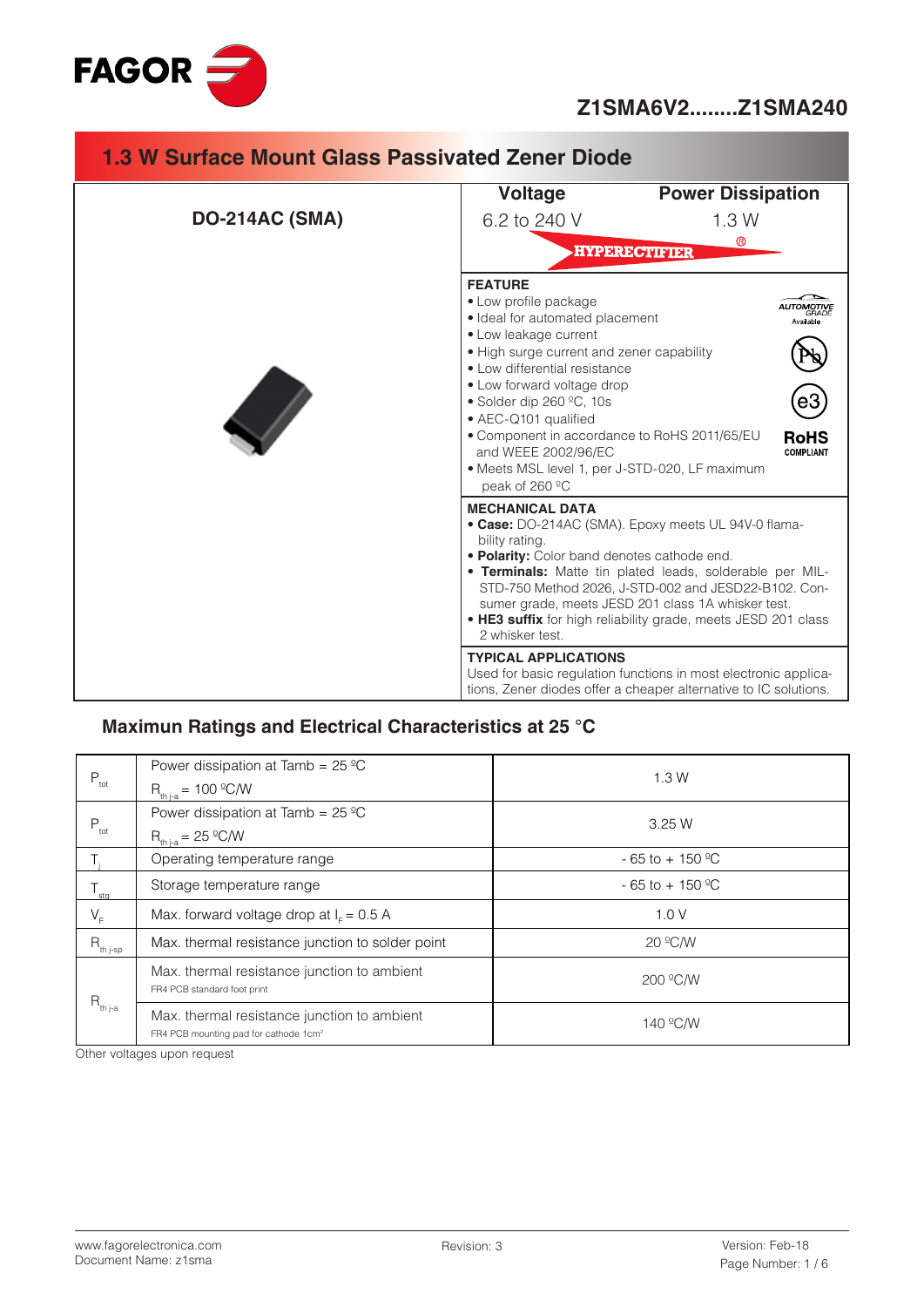

#### **Ordering information**

| <b>PREFERRED P/N</b> | <b>PACKAGE CODE</b> | <b>DELIVERY MODE</b>          | <b>BASE QUANTITY</b> | <b>UNIT WEIGHT (g)</b> |
|----------------------|---------------------|-------------------------------|----------------------|------------------------|
| Z1SMA51 TRTB         | <b>TRTB</b>         | 13" diameter tape and<br>reel | 7,500                | 0.060                  |
| Z1SMA51 TRTS         | <b>TRTS</b>         | 7" diameter tape and reel     | 1,500                | 0.060                  |
| Z1SMA51 HE3 TRTB     | <b>TRTB</b>         | 13" diameter tape and<br>reel | 7,500                | 0.060                  |

#### Package Outline Dimensions: (mm) DO-214AC (SMA)

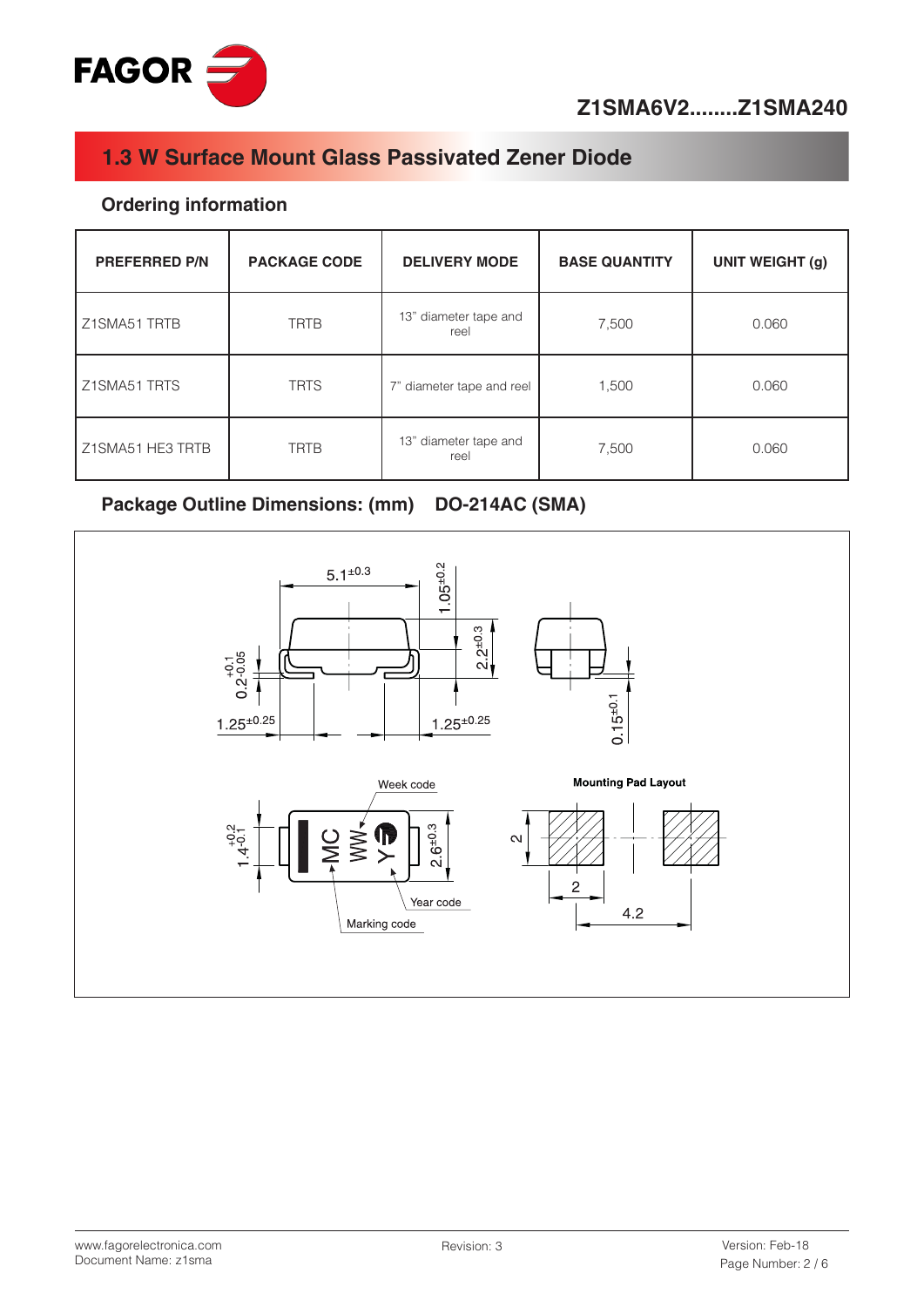

#### **Ratings and Characteristics** (Ta 25 °C unless otherwise noted)

| Type            | Marking<br>Code | Zener (1)<br>Voltage<br>Range | Maximum<br>Zener<br>Impedance | Typical<br>Temperature<br>Coeficient | Test<br>Current        | Max Reverse<br>Leakage Current |                                     | Max Regulator<br>Current<br>at 45 °C |
|-----------------|-----------------|-------------------------------|-------------------------------|--------------------------------------|------------------------|--------------------------------|-------------------------------------|--------------------------------------|
|                 |                 | $V_Z$ at $I_{ZT}$             | $Z_{ZT}$ at $I_{ZT}$          | at Iz <sub>T</sub>                   | <b>I</b> <sub>ZT</sub> | l <sub>R</sub>                 | $^{\copyright}$<br>$V_{\mathsf{R}}$ | <b>IzM</b>                           |
|                 |                 | (V)                           | $(\Omega)$                    | (% / °C)                             | (mA)                   | $(\mu A)$                      | (V)                                 | (mA)                                 |
| <b>Z1SMA6V2</b> | EC              | $5.8 - 6.6$                   | $\overline{c}$                | $+0.025$                             | 100                    | 10                             | 3                                   | 161                                  |
| Z1SMA6V8        | EЕ              | $6.4 - 7.2$                   | 2.5                           | $+0.035$                             | 100                    | 10                             | $\overline{4}$                      | 147                                  |
| <b>Z1SMA7V5</b> | ED              | $7.0 - 7.9$                   | 3                             | $+0.035$                             | 100                    | 10                             | 5                                   | 133                                  |
| <b>Z1SMA8V2</b> | EF              | $7.7 - 8.7$                   | 3.5                           | $+0.055$                             | 100                    | 10                             | 6                                   | 122                                  |
| <b>Z1SMA9V1</b> | EG              | $8.5 - 9.6$                   | 4                             | $+0.055$                             | 50                     | 10                             | $\overline{7}$                      | 110                                  |
| <b>Z1SMA10</b>  | EH              | $9.4 - 10.6$                  | $\overline{4}$                | $+0.070$                             | 50                     | $\mathbf{1}$                   | 7.5                                 | 105                                  |
| <b>Z1SMA11</b>  | EK              | 10.4-11.6                     | $\overline{7}$                | $+0.075$                             | 50                     | 1                              | 8.2                                 | 97                                   |
| <b>Z1SMA12</b>  | EL.             | $11.4 - 12.7$                 | $\overline{7}$                | $+0.075$                             | 50                     | $\mathbf{1}$                   | 9.1                                 | 88                                   |
| <b>Z1SMA13</b>  | EM              | $12.4 - 14.1$                 | 10                            | $+0.075$                             | 50                     | $\mathbf{1}$                   | 10                                  | 79                                   |
| <b>Z1SMA15</b>  | EN              | 13.8-15.6                     | 10                            | $+0.075$                             | 50                     | $\mathbf{1}$                   | 11                                  | 71                                   |
| <b>Z1SMA16</b>  | EP              | $15.3 - 17.1$                 | 15                            | $+0.085$                             | 25                     | 1                              | 12                                  | 66                                   |
| <b>Z1SMA18</b>  | EQ              | 16.8-19.1                     | 15                            | $+0.085$                             | 25                     | $\mathbf{1}$                   | 13                                  | 62                                   |
| <b>Z1SMA20</b>  | ER.             | 18.8-21.2                     | 15                            | $+0.085$                             | 25                     | $\mathbf{1}$                   | 15                                  | 56                                   |
| <b>Z1SMA22</b>  | ES              | 20.8-23.3                     | 15                            | $+0.085$                             | 25                     | $\mathbf{1}$                   | 16                                  | 52                                   |
| <b>Z1SMA24</b>  | ET.             | 22.8-25.6                     | 15                            | $+0.085$                             | 25                     | $\mathbf{1}$                   | 18                                  | 47                                   |
| <b>Z1SMA27</b>  | EU              | 25.1-28.9                     | 15                            | $+0.085$                             | 25                     | 1                              | 20                                  | 41                                   |
| <b>Z1SMA30</b>  | EV              | 28-32                         | 15                            | $+0.085$                             | 25                     | $\mathbf{1}$                   | 22                                  | 36                                   |
| <b>Z1SMA33</b>  | EW              | $31 - 35$                     | 15                            | $+0.085$                             | 25                     | $\mathbf{1}$                   | 24                                  | 33                                   |
| <b>Z1SMA36</b>  | EX              | 34-38                         | 40                            | $+0.085$                             | 10                     | $\mathbf{1}$                   | 27                                  | 30                                   |
| <b>Z1SMA39</b>  | EY              | $37 - 41$                     | 40                            | $+0.085$                             | 10                     | $\mathbf{1}$                   | 30                                  | 28                                   |
| <b>Z1SMA43</b>  | EZ              | 40-46                         | 45                            | $+0.095$                             | 10                     | $\mathbf{1}$                   | 33                                  | 26                                   |
| <b>Z1SMA47</b>  | FD              | 44-50                         | 45                            | $+0.095$                             | 10                     | $\mathbf{1}$                   | 36                                  | 23                                   |
| <b>Z1SMA51</b>  | FF              | 48-54                         | 60                            | $+0.095$                             | 10                     | 1                              | 39                                  | 21                                   |
| <b>Z1SMA56</b>  | FG              | 52-60                         | 60                            | $+0.095$                             | 10                     | 1                              | 43                                  | 19                                   |
| <b>Z1SMA62</b>  | FH              | 58-66                         | 80                            | $+0.105$                             | 10                     | $\mathbf{1}$                   | 47                                  | 16                                   |
| <b>Z1SMA68</b>  | FK              | 64-72                         | 80                            | $+0.105$                             | 10                     | 1                              | 51                                  | 15                                   |
| <b>Z1SMA75</b>  | FL              | 70-80                         | 100                           | $+0.105$                             | 10                     | 1                              | 56                                  | 14                                   |
| <b>Z1SMA82</b>  | FM              | 77-87                         | 100                           | $+0.105$                             | 10                     | $\mathbf{1}$                   | 62                                  | 12                                   |
| <b>Z1SMA91</b>  | FN.             | 85-96                         | 200                           | $+0.110$                             | 5                      | 1                              | 68                                  | 10                                   |
| <b>Z1SMA100</b> | FP.             | 94-106                        | 200                           | $+0.110$                             | 5                      | $\mathbf{1}$                   | 75                                  | 9.4                                  |
| <b>Z1SMA110</b> | FQ.             | 104-116                       | 250                           | $+0.110$                             | 5                      | 1                              | 82                                  | 8.6                                  |
| <b>Z1SMA120</b> | FR.             | 114-127                       | 250                           | $+0.110$                             | $\mathbf 5$            | 1.                             | 91                                  | 7.8                                  |
| <b>Z1SMA130</b> | <b>FS</b>       | 124-141                       | 300                           | $+0.110$                             | 5                      | 1                              | 100                                 | 7.0                                  |
| <b>Z1SMA150</b> | FT              | 138-156                       | 300                           | $+0.110$                             | 5                      | 1                              | 110                                 | 6.4                                  |
| <b>Z1SMA160</b> | <b>FU</b>       | 158-171                       | 350                           | $+0.110$                             | 5                      | 1                              | 120                                 | 5.8                                  |
| <b>Z1SMA180</b> | FV.             | 168-191                       | 500                           | $+0.110$                             | 5                      | 1                              | 130                                 | 5.2                                  |
| <b>Z1SMA200</b> | FW              | 188-212                       | 500                           | $+0.110$                             | 5                      | $\mathbf{1}$                   | 150                                 | 4.7                                  |
| <b>Z1SMA220</b> | FE              | 208-233                       | 2500                          | $+0.110$                             | $\mathbf{1}$           | $\mathbf{1}$                   | 160                                 | 4.5                                  |
| <b>Z1SMA240</b> | FZ              | 228-256                       | 2550                          | $+0.110$                             | 1.                     | $\mathbf{1}$                   | 180                                 | 4.2                                  |

(1) Tested with pulses.

Pulse test: tp  $\leq$  50 ms;  $\delta$  < 2%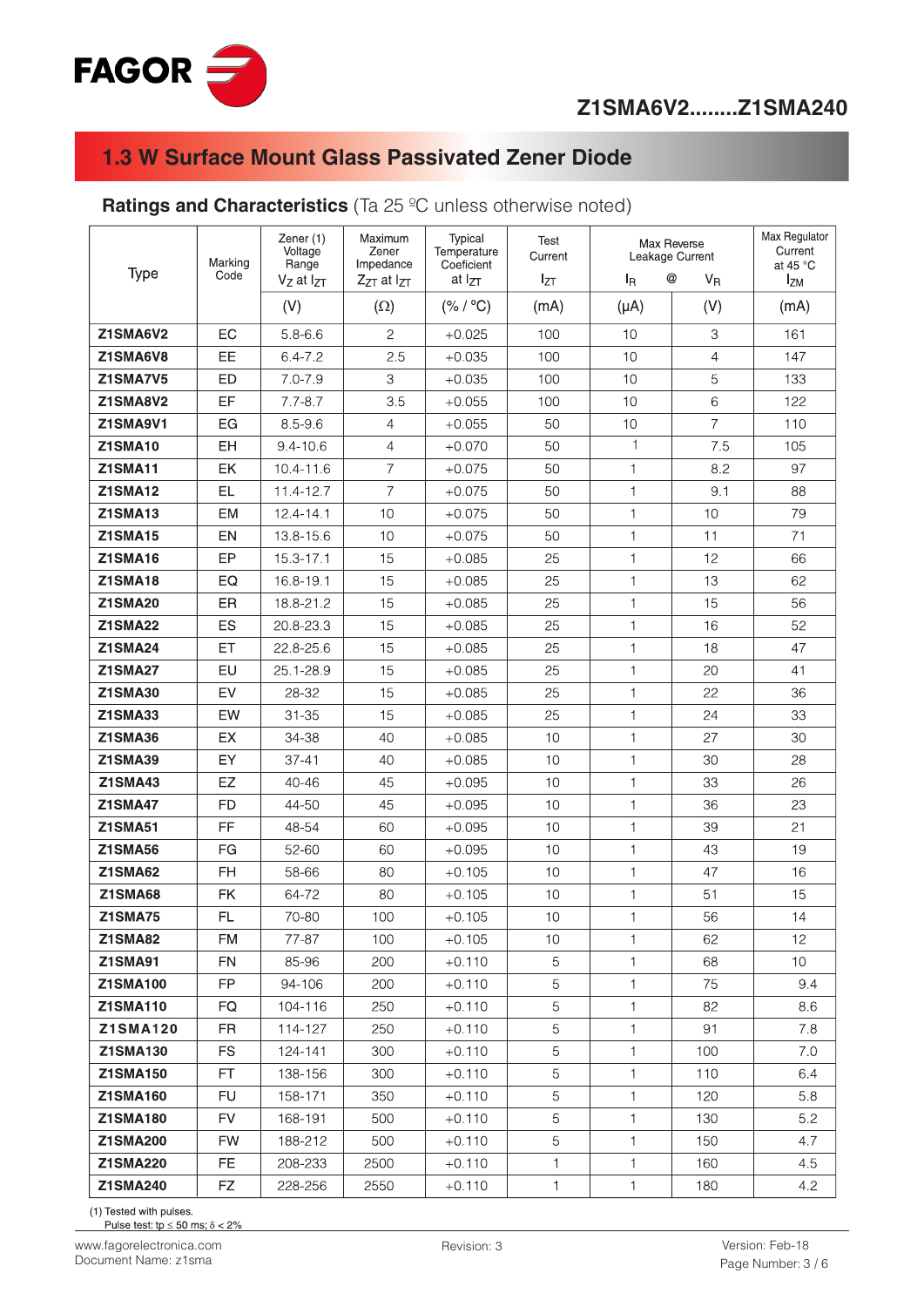

#### **Ratings and Characteristics** (Ta 25 ºC unless otherwise noted)



Tamb, Ambient Temperature (°C)



 $V_F$ , instantaneous forward voltage (V)



www.fagorelectronica.com Document Name: z1sma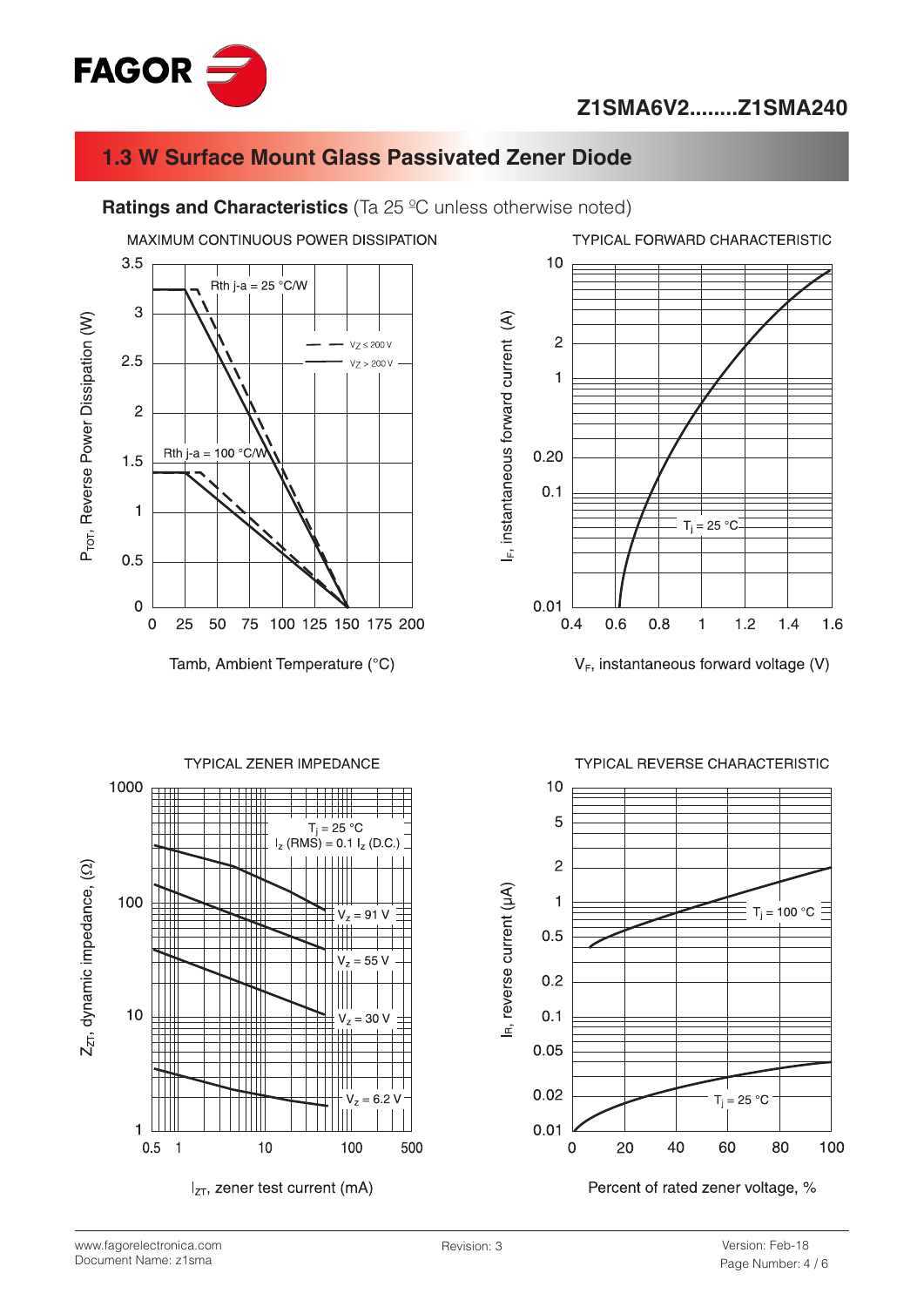



**Ratings and Characteristics** (Ta 25 °C unless otherwise noted)